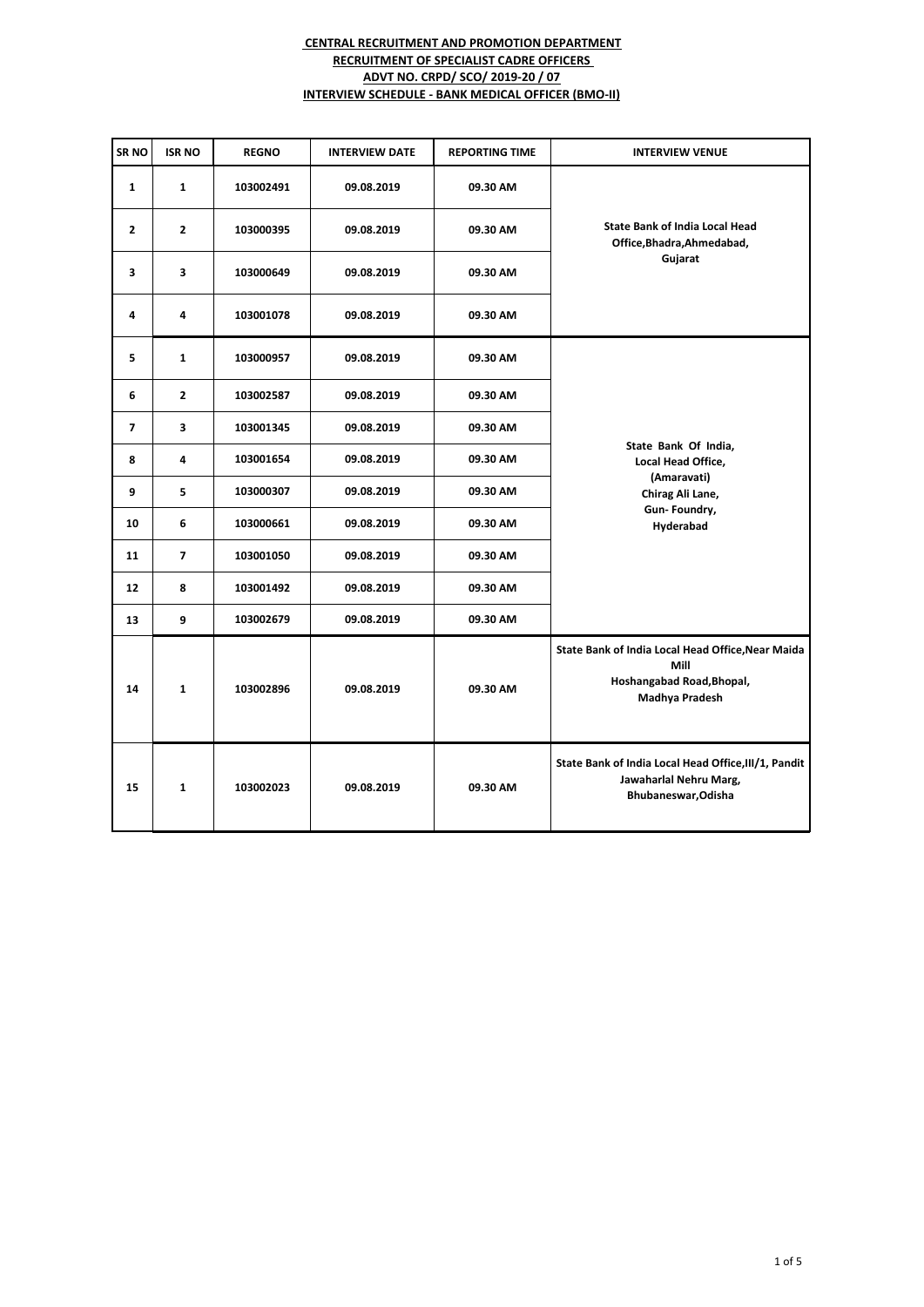| SR <sub>NO</sub> | <b>ISR NO</b> | <b>REGNO</b> | <b>INTERVIEW DATE</b> | <b>REPORTING TIME</b> | <b>INTERVIEW VENUE</b>                                                                             |
|------------------|---------------|--------------|-----------------------|-----------------------|----------------------------------------------------------------------------------------------------|
| 16               | $\mathbf{1}$  | 103001661    | 09.08.2019            | 09.30 AM              |                                                                                                    |
| 17               | $\mathbf{z}$  | 103002918    | 09.08.2019            | 09.30 AM              |                                                                                                    |
| 18               | 3             | 103000753    | 09.08.2019            | 09.30 AM              |                                                                                                    |
| 19               | 4             | 103003329    | 09.08.2019            | 09.30 AM              |                                                                                                    |
| 20               | 5             | 103003430    | 09.08.2019            | 09.30 AM              |                                                                                                    |
| 21               | 6             | 103002174    | 09.08.2019            | 09.30 AM              |                                                                                                    |
| 22               | 7             | 103000607    | 09.08.2019            | 09.30 AM              | State Bank of India,                                                                               |
| 23               | 8             | 103000851    | 09.08.2019            | 09.30 AM              | Local Head Office,<br>Sector 17-B, SCO No. 101-102,<br>Chandigarh                                  |
| 24               | 9             | 103001135    | 09.08.2019            | 09.30 AM              |                                                                                                    |
| 25               | 10            | 103001740    | 09.08.2019            | 09.30 AM              |                                                                                                    |
| 26               | 11            | 103001989    | 09.08.2019            | 09.30 AM              |                                                                                                    |
| 27               | 12            | 103003139    | 09.08.2019            | 09.30 AM              |                                                                                                    |
| 28               | 13            | 103003270    | 09.08.2019            | 09.30 AM              |                                                                                                    |
| 29               | 14            | 103003419    | 09.08.2019            | 09.30 AM              |                                                                                                    |
| 30               | 15            | 103003672    | 09.08.2019            | 09.30 AM              |                                                                                                    |
| 31               | 1             | 103003087    | 09.08.2019            | 09.30 AM              | State Bank of India Local Head Office, No 16,<br>College Lane,<br>Nungambakkam, Chennai, Tamilnadu |
| 32               | 1             | 103001791    | 09.08.2019            | 09.30 AM              | State Bank of India,<br>Local Head Office,<br>Opposite Assam Sachivalaya,<br>Guwahati, Assam       |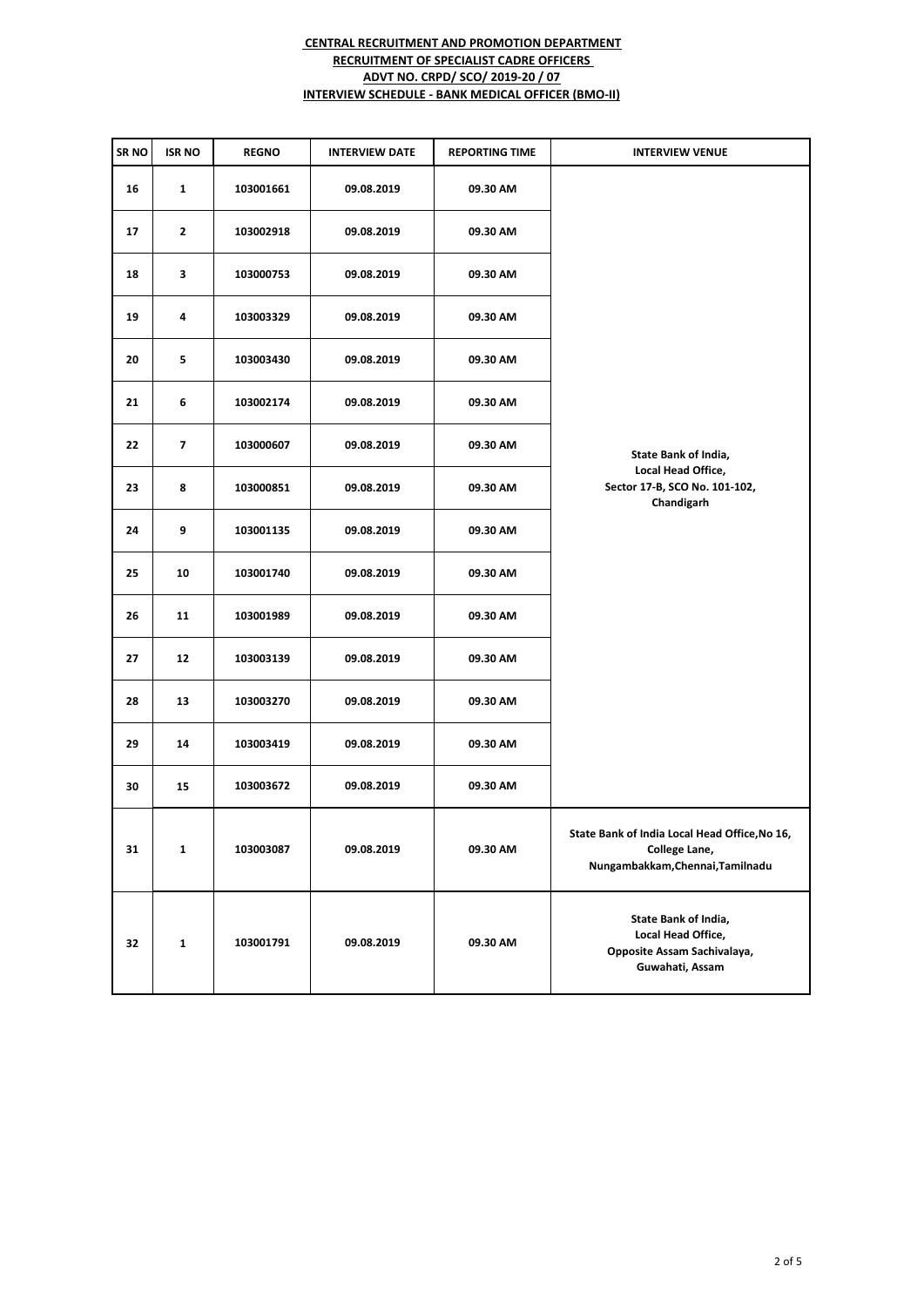| SR NO | <b>ISR NO</b> | <b>REGNO</b> | <b>INTERVIEW DATE</b> | <b>REPORTING TIME</b> | <b>INTERVIEW VENUE</b>                                                                |
|-------|---------------|--------------|-----------------------|-----------------------|---------------------------------------------------------------------------------------|
| 33    | $\mathbf{1}$  | 103001670    | 09.08.2019            | 09.30 AM              |                                                                                       |
| 34    | $\mathbf{2}$  | 103000772    | 09.08.2019            | 09.30 AM              |                                                                                       |
| 35    | 3             | 103000665    | 09.08.2019            | 09.30 AM              |                                                                                       |
| 36    | 4             | 103002868    | 09.08.2019            | 09.30 AM              |                                                                                       |
| 37    | 5             | 103000625    | 09.08.2019            | 09.30 AM              |                                                                                       |
| 38    | $\bf 6$       | 103001922    | 09.08.2019            | 09.30 AM              | State Bank of India Local Head Office,<br>Bank Street, Koti,                          |
| 39    | 7             | 103002043    | 09.08.2019            | 09.30 AM              | Hyderabad, Telangana                                                                  |
| 40    | 8             | 103002081    | 09.08.2019            | 09.30 AM              |                                                                                       |
| 41    | 9             | 103003509    | 09.08.2019            | 09.30 AM              |                                                                                       |
| 42    | 10            | 103003515    | 09.08.2019            | 09.30 AM              |                                                                                       |
| 43    | 11            | 103003517    | 09.08.2019            | 09.30 AM              |                                                                                       |
| 44    | 12            | 103003572    | 09.08.2019            | 09.30 AM              |                                                                                       |
| 45    | 1             | 103000427    | 09.08.2019            | 09.30 AM              |                                                                                       |
| 46    | $\mathbf{2}$  | 103000433    | 09.08.2019            | 09.30 AM              | State Bank of India Local Head Office, Tilak Marg, C-<br>Scheme,<br>Jaipur, Rajasthan |
| 47    | 3             | 103000778    | 09.08.2019            | 09.30 AM              |                                                                                       |
| 48    | 4             | 103000906    | 09.08.2019            | 09.30 AM              |                                                                                       |
| 49    | 5             | 103002161    | 09.08.2019            | 09.30 AM              |                                                                                       |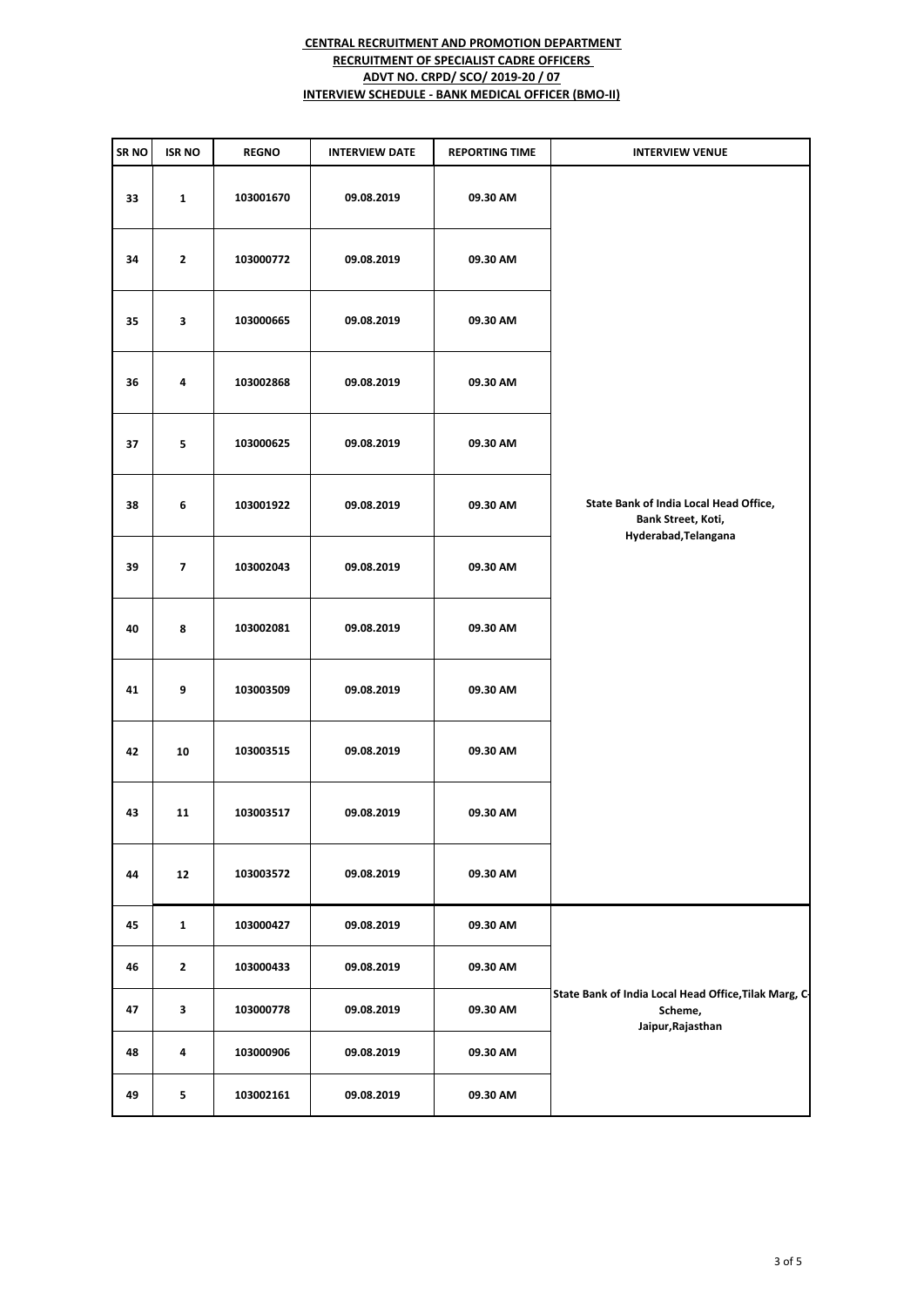| SR <sub>NO</sub> | <b>ISR NO</b>           | <b>REGNO</b> | <b>INTERVIEW DATE</b> | <b>REPORTING TIME</b> | <b>INTERVIEW VENUE</b>                                                                              |
|------------------|-------------------------|--------------|-----------------------|-----------------------|-----------------------------------------------------------------------------------------------------|
| 50               | $\mathbf{1}$            | 103001292    | 09.08.2019            | 09.30 AM              |                                                                                                     |
| 51               | $\overline{2}$          | 103002796    | 09.08.2019            | 09.30 AM              |                                                                                                     |
| 52               | $\overline{\mathbf{3}}$ | 103003237    | 09.08.2019            | 09.30 AM              |                                                                                                     |
| 53               | $\overline{4}$          | 103003504    | 09.08.2019            | 09.30 AM              | State Bank of India Local Head Office, S S Kovil<br>Road,<br>Thampanoor, Thiruvananthapuram, Kerala |
| 54               | 5                       | 103000775    | 09.08.2019            | 09.30 AM              |                                                                                                     |
| 55               | 6                       | 103001482    | 09.08.2019            | 09.30 AM              |                                                                                                     |
| 56               | $\overline{7}$          | 103002987    | 09.08.2019            | 09.30 AM              |                                                                                                     |
| 57               | 8                       | 103003056    | 09.08.2019            | 09.30 AM              |                                                                                                     |